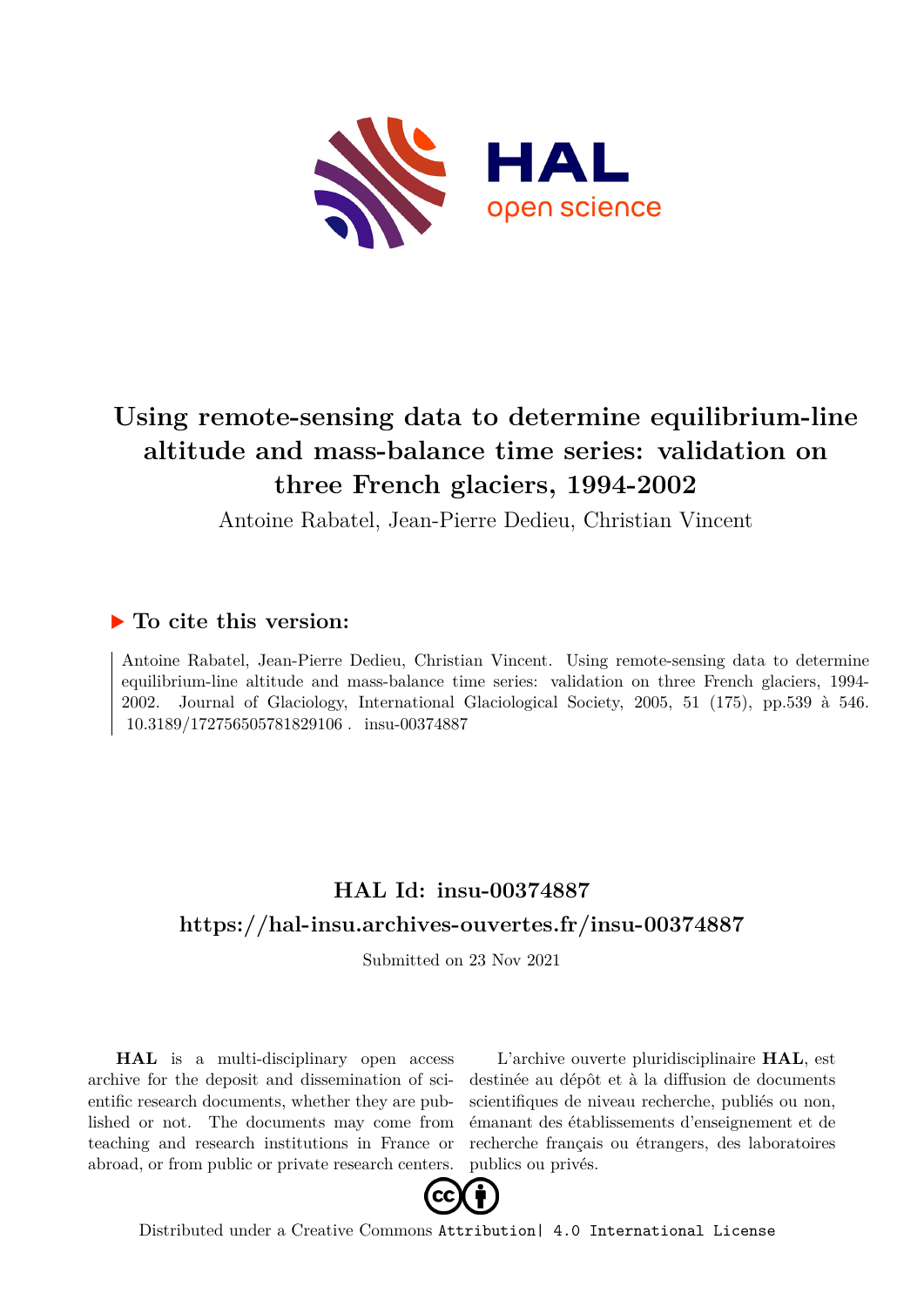## **Using remote-sensing data to determine equilibrium-line altitude and mass-balance time series: validation on three French glaciers, 1994–2002**

Antoine RABATEL, $1,2$  Jean-Pierre DEDIEU,<sup>1</sup> Christian VINCENT<sup>1</sup>

<sup>1</sup> Laboratoire de Glaciologie et Géophysique de l'Environnement (CNRS-UJF), 54 rue Molière, BP 96, 38402 Saint-Martin-d'Hères Cedex, France<br>E-mail: rabatel@lgge.obs.ujf-grenoble.fr

E-mail: rabatel@lgge.obs.ujf-grenoble.fr<br>Institut de Recherche pour le Développement, UR Great Ice, Laboratoire de Glaciologie et Géophysique<sup>?</sup> de l'Environnement, 54 rue Molière, 38402 Saint-Martin-d'Hères Cedex, France

**ABSTRACT. Alpine glaciers are very sensitive to climate fluctuations, and their mass balance can be used as an indicator of regional-scale climate change. Here, we present a method to calculate glacier mass balance using remote-sensing data. Snowline measurements from remotely sensed images recorded at the end of the hydrological year provide an effective proxy of the equilibrium line. Mass balance can be deduced from the equilibrium-line altitude (ELA) variations. Three well-documented glaciers in the French Alps, where the mass balance is measured at ground level with a stake network, were selected to assess the accuracy of the method over the 1994–2002 period (eight mass-balance cycles). Results obtained by ground measurements and remote sensing are compared and show excellent** correlation  $(r^2 > 0.89)$ , both for the ELA and for the mass balance, indicating that the remote-sensing **method can be applied to glaciers where no ground data exist, on the scale of a mountain range or a given climatic area. The main differences can be attributed to discrepancies between the dates of image acquisition and field measurements. Cloud cover and recent snowfalls constitute the main restrictions of the image-based method.**

#### **1. INTRODUCTION**

It is now widely agreed that glaciers constitute a very good indicator of climate variations (Oerlemans and others, 1998; Houghton and others, 2001; Vincent, 2002). Mass balance is directly dependent on climatic variables governing accumulation and ablation processes (Martin, 1974; Vincent and Vallon, 1997; Braithwaite and Zhang, 1999; Oerlemans and Reichert, 2000; Kaser, 2001). Thus, measurements of glacier mass balance and an understanding of its relationship with climatic variables can help improve knowledge of recent and past climate fluctuations (Oerlemans and Hoogendoorn, 1989; Vallon and others, 1998; Vincent and others, 2004). However, direct mass-balance measurements on the ground remain sparse due to the major logistical support required, and time series exceeding several decades are rare. In this context, many researchers have attempted to use information provided by remote sensing, based on the extensive image archives available for the past 30 years, to create databases and glaciological inventories (GLIMS (Global Land Ice Measurements from Space) program: Raup and others, 2000). Since the 1970s, attempts have been made to apply remote sensing to glaciological surveys (Meier, 1979). Østrem (1975) and Braithwaite (1984) presented the first snowline altitude measurements using remotely sensed data and compared them to glacier mass balances without attempting their reconstruction. Since the 1990s, many studies have tested and discussed the different possibilities offered by optical or radar remote sensing (measurement of glacier surface areas, displacements and volume variations) (Dedieu and Reynaud, 1990; Massom, 1995; Adam and others, 1997; Bindschadler, 1998; Hubbard and others, 2000; König and others, 2001; Kääb and others, 2002; Rabatel and others,

2002; De Ruyter de Wildt and Oerlemans, 2003; Berthier and others, 2004; Paul and others, 2004).

The equilibrium line divides the accumulation zone (where the mass balance is positive) from the ablation zone (where the mass balance is negative). Its fluctuation in terms of altitude results in a change in the proportion of each of these areas with respect to the whole glacier and therefore a variation of the glacier mass balance. Thus the equilibriumline altitude (ELA) is well correlated with and provides a very good indicator of the glacier mass balance (Braithwaite, 1984; Kuhn, 1989; Paterson, 1994; Leonard and Fountain, 2003).

In the present paper, we use the late-summer position of the snowline, which is easy to discern in satellite imagery, to infer the location of the equilibrium line, from which we estimate glacier mass balance. At this period, i.e. the end of the ablation season (and therefore of the hydrological year), the snowline can be associated with the equilibrium line on mid-latitude glaciers (Lliboutry, 1965). The method was applied to three glaciers in the French Alps where field measurements can be used to check results.

#### **2. DATA**

Three glaciers included in a French glacier monitoring program (Laboratoire de Glaciologie et Géophysique de l'Environnement (LGGE)–Observatoire des Sciences de l'Univers de Grenoble (OSUG)) were selected for this study: Glacier d'Argentière in the Mont Blanc range, Glacier de Gébroulaz in the Vanoise range and Glacier de Saint-Sorlin in the Grandes Rousses range of the French Alps (Fig. 1; Table 1). On these glaciers, annual mass balance was measured using a stake network covering the whole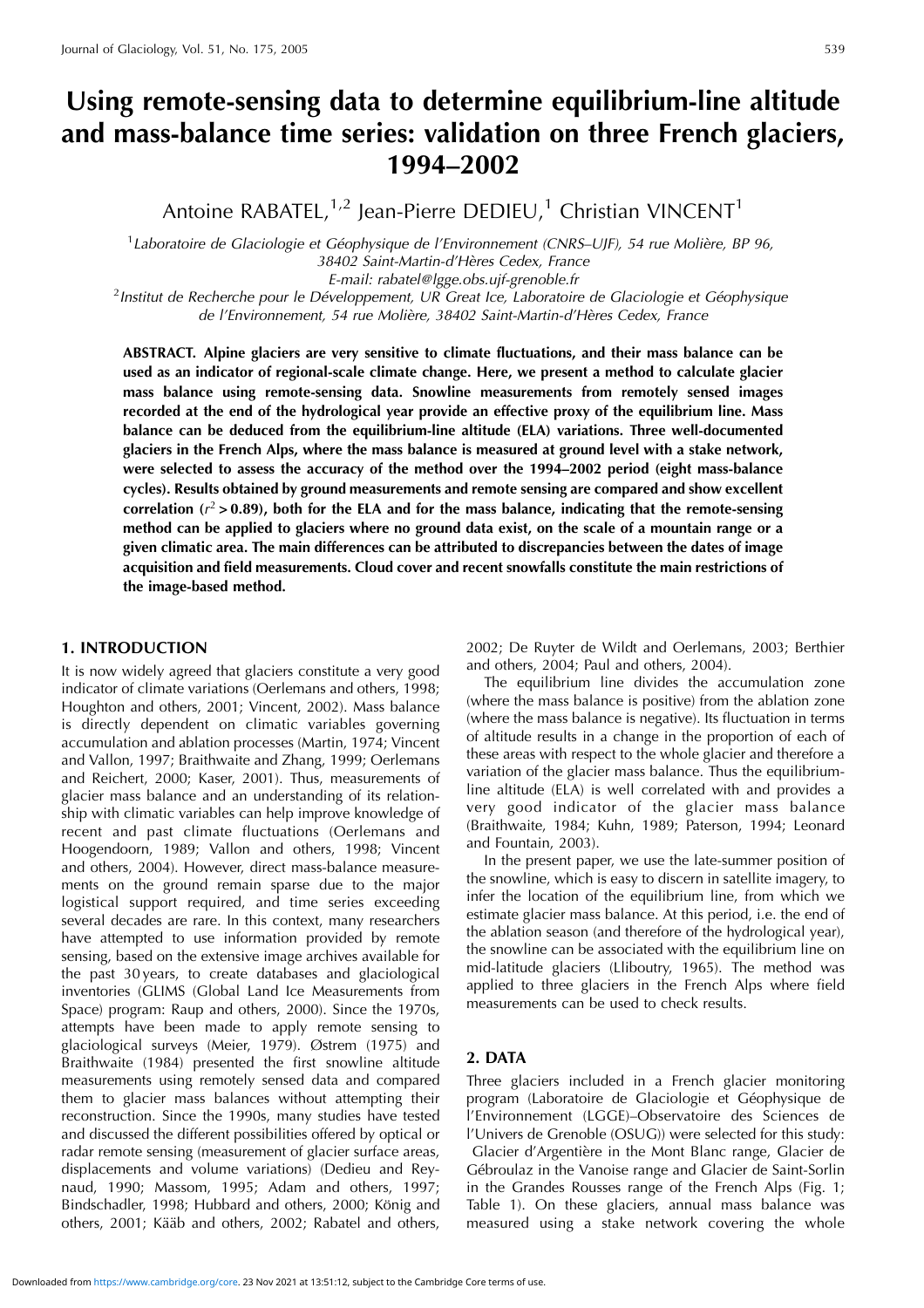

**Fig. 1.** Location map. Triangles represent the three French glaciers considered in this study.

ablation zone since 1957, 1975 and 1993 for Saint-Sorlin, Argentière and Gébroulaz glaciers respectively. Since 1994, systematic winter (May) and summer (September) massbalance measurements have been carried out on these glaciers. In the accumulation zone, cores are drilled to measure winter mass balance from snow layering and density measurements. Stakes inserted in the boreholes allow measurement of the remaining winter snow at the end of summer, and determination of summer mass balance. In the ablation zone, winter mass balance is measured by drilling and measuring the snow thickness above the ice. At the end of summer, annual mass balance is determined from stakes inserted in ice the previous summer. The summer mass balance is the difference between these two balance terms. Thus specific glacier-wide mass-balance variations are obtained from these field measurements. Moreover,

**Table 1.** Topographical characteristics of the three French glaciers

|                                | Glacier<br>d'Argentière | Glacier            | Glacier<br>de Gébroulaz de Saint-Sorlin |
|--------------------------------|-------------------------|--------------------|-----------------------------------------|
| Location                       | $45^{\circ}55'$ N,      | $45^{\circ}19'$ N, | $45^{\circ}10'$ N,                      |
|                                | $6^{\circ}57'$ F        | $6^{\circ}40'$ F   | $6^{\circ}10'$ F                        |
| Surface area* $(km^2)$         | 19                      | 3                  | 3                                       |
| Max. elevation (m a.s.l.)      | 3600                    | 3500               | 3400                                    |
| Min. elevation (m a.s.l.)      | 1600                    | 2600               | 2700                                    |
| Length (km)                    | 10                      | 4                  | 2.5                                     |
| Exposure                       | North-south             | North              | Northeast                               |
| First mass-balance<br>survey   | 1975                    | 1993               | 1957                                    |
| Number of<br>measurement sites | 35                      | 25                 | 28                                      |
|                                |                         |                    |                                         |

\*This area is slightly different from those reported in the World Glacier Monitoring Service report, which omits tributary glaciers that have split from the main glacier due to general retreat.



Fig. 2. Observed mass balance vs altitude close to the equilibriumline zone: example for Glacier d'Argentière, 1999–2002 (all observations were selected along the same longitudinal transect).

photogrammetric measurements have been performed using aerial photographs from 1949, 1970, 1980, 1994 and 1998 (Glacier d'Argentière), from 1953, 1967, 1986 and 1998 (Glacier de Gébroulaz) and from 1952, 1971, 1984, 1986, 1989 and 1998 (Glacier de Saint-Sorlin) to obtain the total cumulative mass balance of these glaciers. These data have been used to constrain mass-balance data obtained from the field measurements. The results have been analyzed and reported in previous studies (Vincent and others, 2000; Vincent 2002).

For each hydrological year over the 1994–2002 period, several stakes were selected on both sides of the equilibrium line, along a central axis on each glacier. The linear regression of mass balance with stake altitude was used to calculate the ELA for each year and determine the yearly glacier mass-balance gradient  $\partial b/\partial z$  across the equilibrium line. An example for Glacier d'Argentière is presented in Figure 2.

The satellite data used in this study come from several optical sensors: the Landsat Thematic Mapper, Système Probatoire pour l'Observation de la Terre (SPOT) 1–4 and the Advanced Spaceborne Thermal Emission and Reflection Radiometer (ASTER). Images were chosen depending on the quality of the archives available: recording date, absence of cloud cover, absence of recent snow cover, and pixel size. The image recording date must correspond to the end of the ablation season, i.e. late September to early October (Table 2). Figure 3 shows an example of image data used in the equilibrium-line assessment.

#### **3. METHOD**

Field measurements on each of the three glaciers show a good correlation between the ELA and the glacier-wide mass balance (Fig. 4). This has been shown in several studies (e.g. Braithwaite, 1984; Kuhn, 1989). We propose to use the snowline obtained from the images to infer the ELA from which we reconstruct glacier mass-balance variations.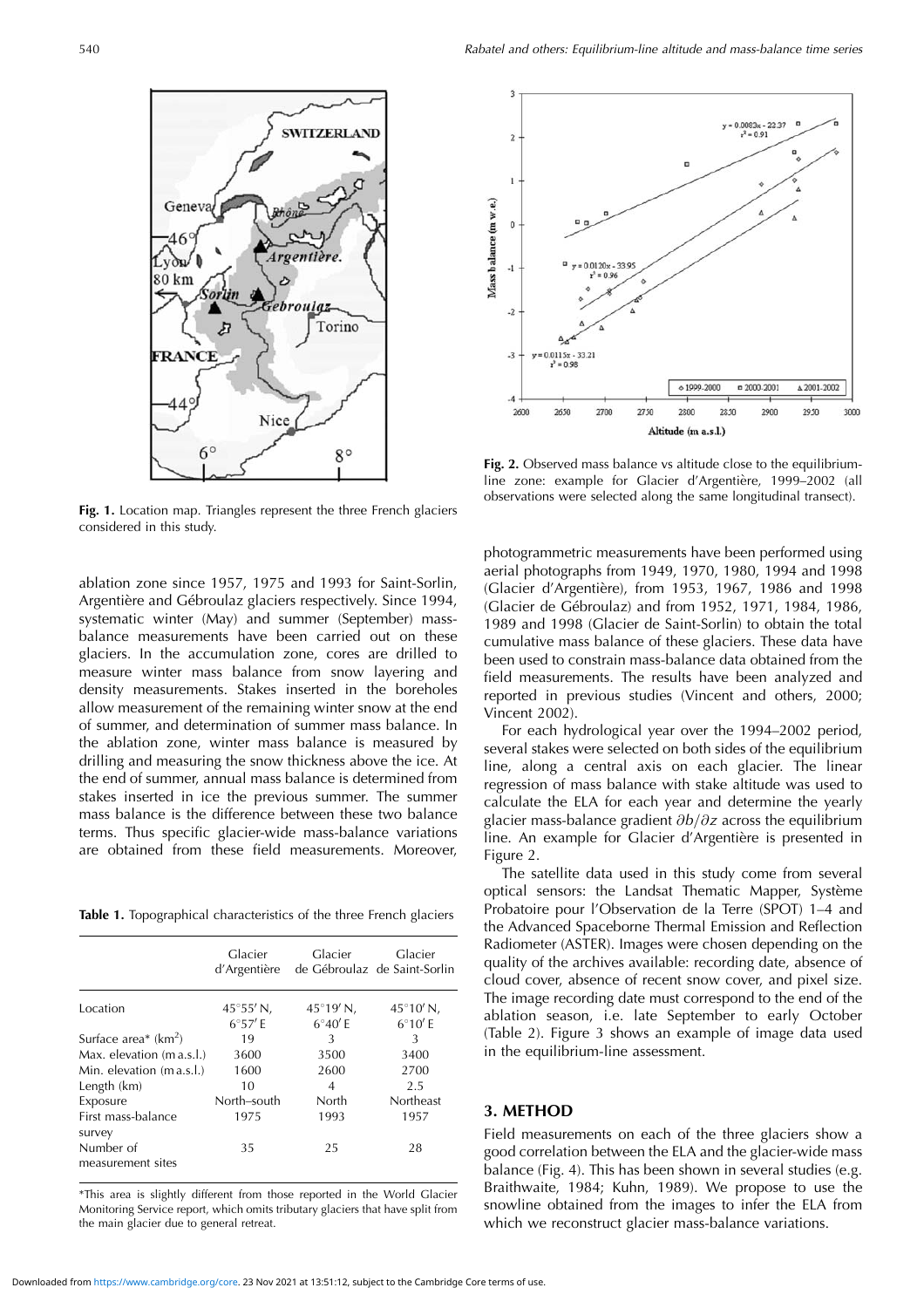

Fig. 3. Glacier d'Argentière (45°55' N, 6°57' E). SPOT image from 26 August 2000, P/R 051-257, pixel size 10 m.

First, all images were geometrically and radiometrically corrected using a digital elevation model (DEM) grid of 10 m. To facilitate locating the snowline, shadows were reduced by enhancing the brightness of shaded areas in comparison with lighted areas, and the contrast between snow and ice was amplified. After image correction, the snowline was located and its average altitude computed using the DEM. Considering that the snowline is representative of the glacier equilibrium line when measured at the end of the hydrological year (Lliboutry, 1965; Braithwaite, 1984), we henceforth use the term ELA.

The annual average ELA was calculated on the central part of the glaciers to avoid border effects on the glacier banks (shadows from surrounding slopes, additional snow input by avalanches, over-accumulation due to wind) which could generate equilibrium-line position dependence on local conditions. With the ELA for each year determined by remote sensing, the mass-balance series can be reconstructed in two steps. First, we calculate for each year, i, the variation between  $ELA_i$  and an ELA representative of a steady state of the glacier,  $ELA_{eq}$ .  $ELA_{eq}$  represents the mean altitude that the equilibrium line would have had over the whole period if the glacier had been balanced (mass balance  $= 0$ , and is obtained by:

$$
ELA_{eq} = \frac{1}{n} \sum_{1}^{n} \left( ELA_{i} \right) + \frac{\bar{B}}{\frac{\partial b}{\partial z}}, \qquad (1)
$$

where  $\bar{B}$  is the mean glacier-wide mass balance over the period under consideration, computed from field measurements here but which can also be determined using



**Fig. 4.** ELA observed from field measurements vs glacier-wide mass balance (1994–2002). The uncertainty bars represent the confidence interval on the observed ELA obtained from the linear regression of the mass balance with stake altitude.

photogrammetry (see section 4.5), and  $\partial b/\partial z$  is the massbalance gradient across the equilibrium line, fixed at  $0.78$  m  $(100 \text{ m})^{-1}$  (see further below and section 4.4).

We multiply this variation of the ELA by the mass-balance gradient close to the ELA chosen for the period. The mass balance  $b(t)$  computed from remote-sensing data can then be expressed as:

$$
b(t) = (ELA_{eq} - ELA_i) \frac{\partial b}{\partial z}.
$$
 (2)

To obtain the mass balance from the ELA variation, the massbalance gradient across the ELA,  $\partial b/\partial z$ , must be known. This gradient varies according to the altitude and local parameters. Mean values for the Alps are given by several authors (Lliboutry, 1965; Reynaud and others, 1986). For this study, the gradient was calculated on each glacier for each year with the measurements made on the selected stakes (Fig. 5). However, to reconstruct the mass balance over the 1994–2002 period, we used an average gradient of 0.78 m w.e.  $(100 \,\mathrm{m})^{-1}$  for all glaciers.

To validate our method, we proceeded in three steps. First, ELAs computed from remotely sensed data were compared with ELAs observed from field measurements. Next we calculated the mass balances from the remotely

|  |  |  | <b>Table 2.</b> Remote-sensing data description |  |  |  |  |
|--|--|--|-------------------------------------------------|--|--|--|--|
|--|--|--|-------------------------------------------------|--|--|--|--|

|      | Argentière        |          |              | Gébroulaz        |          | Saint-Sorlin |                  |          |              |
|------|-------------------|----------|--------------|------------------|----------|--------------|------------------|----------|--------------|
|      | Satellite/pixel   | Path/row | Date         | Satellite/pixel  | Path/row | Date         | Satellite/pixel  | Path/row | Date         |
| 1995 | Landsat-5/30 m    | 196/028  | 2 Sept 1995  | $S$ POT-2/20 $m$ | 051/259  | 31 Aug 1995  | $SPOT-2/20m$     | 051/259  | 31 Aug 1995  |
| 1996 | Landsat- $5/30$ m | 195/028  | 31 Aug 1996  | SPOT-3/20 m      | 052/259  | 31 July 1996 | SPOT-2/20 m      | 052/258  | 17 Sept 1996 |
| 1997 | $S$ POT-1/20 $m$  | 051/257  | 25 Sept 1997 | SPOT-1/20 m      | 051/259  | 30 Sept 1997 | $S$ POT-1/20 m   | 051/259  | 30 Sept 1997 |
| 1998 | $S$ POT-4/20 $m$  | 052/257  | 30 Sept 1998 | $S$ POT-4/20 $m$ | 052/259  | 30 Aug 1998  | SPOT-4/20 m      | 052/259  | 30 Aug 1998  |
| 1999 | $S$ POT-1/20 m    | 052/257  | 31 Aug 1999  | $SPOT-2/20m$     | 051/259  | 10 Sept 1999 | $S$ POT-4/20 m   | 050/259  | 9 Sept 1999  |
| 2000 | $S$ POT-1/10 $m$  | 051/257  | 26 Aug 2000  | $SPOT-2/20m$     | 051/259  | 15 Sept 2000 | $S$ POT-1/20 $m$ | 050/259  | 15 Sept 2000 |
| 2001 | $S$ POT-1/20 $m$  | 051/257  | 22 Aug 2001  | $S$ POT-1/10 $m$ | 051/258  | 29 Aug 2001  | ASTER/15 m       | 124/511  | 7 Sept 2001  |
| 2002 | $SPOT-2/20m$      | 051/257  | 28 Aug 2002  | Landsat-7/15 m   | 195/029  | 5 Oct 2002   | Landsat-7/15 m   | 195/029  | 5 Oct 2002   |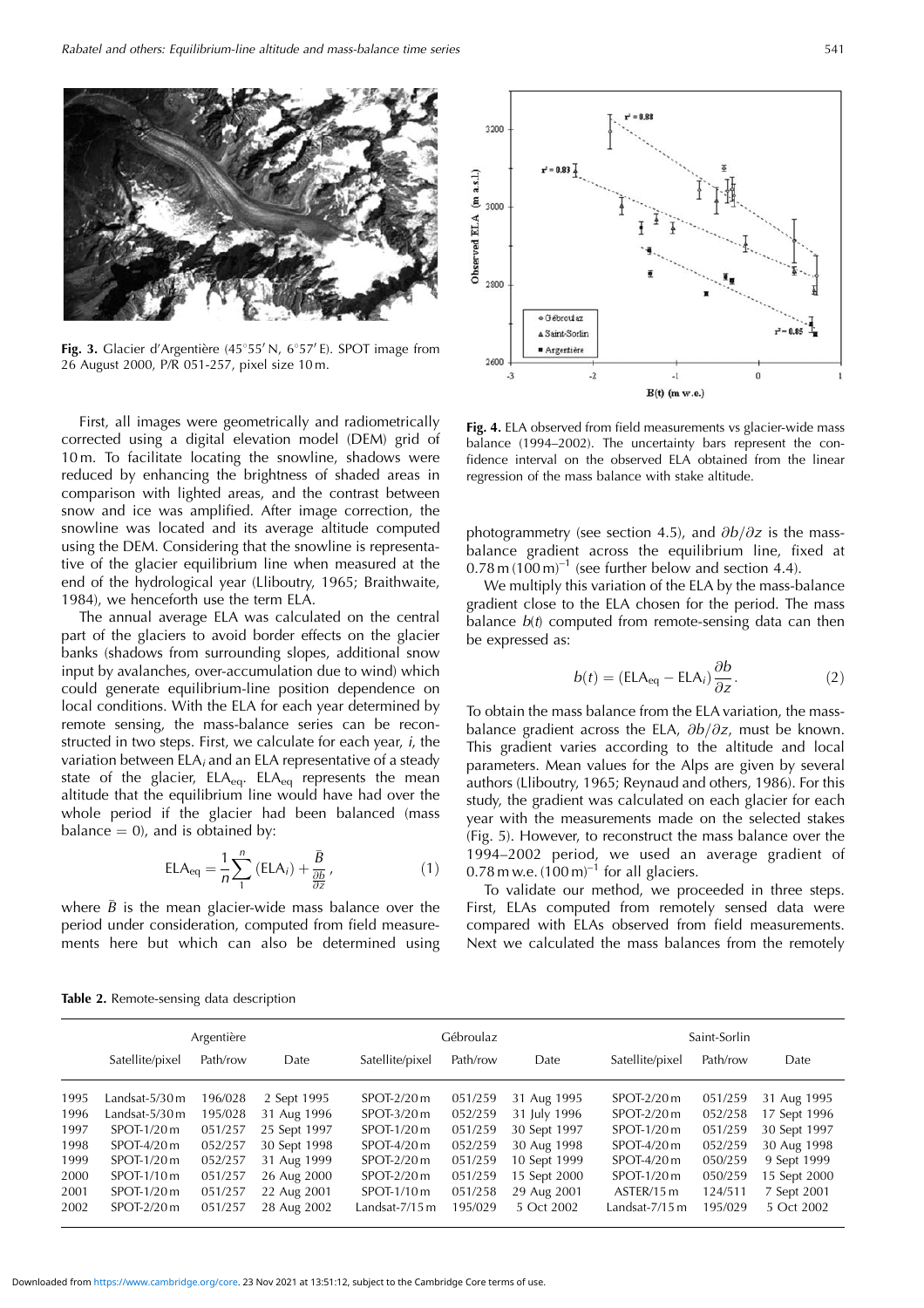0.014

0.012

0.010

 $0.008$ 

0.006

0.004

0.002

0.000

1994/95

1995/96

1996/97

Mass-balance gradient

**Fig. 5.** Mass-balance gradient with altitude  $\partial b/\partial z$  (m w.e. m<sup>-1</sup>) close to the ELA (1994–2002). These data were obtained from field measurements. The uncertainty bars represent the standard error of the mass-balance gradient calculation obtained from the linear regression of the mass balance with stake altitude.

1997/98

1998/99

1999/00

Argentière

Saint-Sorlin

Gébroulaz

2001/02

2000/01

sensed ELAs using the procedure described above. For each glacier, the values obtained were compared with the mass balances calculated on the basis of field data measured from selected stakes located in a zone across the  $ELA_{eq}$  (2706 m for Glacier d'Argentière, 2829 m for Glacier de Saint-Sorlin and 2947 m for Glacier de Gébroulaz). Note that if  $ELA<sub>eq</sub>$  is computed with field ELAs, the values obtained are 2750 m for Glacier d'Argentière, 2865 m for Glacier de Saint-Sorlin and 2979 m for Glacier de Gébroulaz (see Fig. 4). Finally, for each glacier, we compared the cumulative mass balance obtained from remotely sensed data with the cumulative glacier-wide mass balance obtained from the whole stake network and photogrammetric measurements (see section 2).

#### **4. RESULTS AND DISCUSSION**

#### **4.1. Validation of the method**

Figure 6 shows an excellent correlation between the two series of ELA results ( $r^2 > 0.89$ ,  $\rho < 0.01$ ) and demonstrates that satellite images can be used to determine the ELA accurately.

Figure 7 shows good correlation between the series for yearly mass balance computed and measured at the remotely determined ELAs with  $r^2 > 0.90$  ( $\rho < 0.01$ ). The average difference between the series for each glacier is low, between 0.24 and 0.51 m w.e. depending on the glacier. Nevertheless some years present differences of as much as 0.97 m w.e.  $(G| \text{acier } d'$ Argentière 1997/98 and 2001/02). These are mainly due to the recording dates of the satellite images and to the choice of  $\partial b/\partial z$ . The two dates should be as close as possible, but this can be difficult if, for instance, cloud cover or recent snowfall hides the snowline on the glacier at the end of the ablation season. Fortunately, the increase in the number of sensor-bearing satellites over recent years means images are now available over shorter intervals, which should make it easier to find usable images recorded at dates closer to the end of the hydrological year. In addition, if no



**Fig. 6.** Computed ELA obtained from remote sensing vs ELA observed from field measurements. Confidence intervals on the observed ELA are similar to those reported in Figure 4. Confidence intervals on the computed ELA depend on the pixel size of the images used (<30 m in this study) and on the glacier slope across the ELA (<20% for the three glaciers). They do not exceed 6 m, and so are not shown.

optical image is available, it is possible to work with synthetic aperture radar (SAR) images. Geometrical processing of such images remains complex for mountainous areas but has proved successful in several studies (Adam and others, 1997; Engeset and Ødegard, 1999).

Figure 8 shows good correspondence between the series of cumulative mass balance obtained from remote-sensing and ground data. This indicates that the data obtained by remote sensing are representative of the glacier-wide mass balance. Note that both cumulative balances (remotesensing and field measurements) over the whole period are necessarily identical due to the method used (see Equations (1) and (2)). With this method, we determine the annual variation of the mass balance but do not attempt to assess the total volume variation over the period.

#### **4.2. Satellite data and DEM quality**

The accuracy of ELA determination from satellite images depends on the pixel size of the images used and the grid size of the DEM. Given the variation in the altitude of the equilibrium line from one side of the glacier to the other, even the average altitude for the central part of the glacier is difficult to determine to within 1 m (even with direct field measurements). An uncertainty of 10 m can be considered acceptable.

Uncertainties in the calculation of the ELA are reflected in the mass-balance calculation. Given a pixel size of 10 m, a mass-balance gradient close to the ELA of 0.78 m  $(100 \text{ m})^{-1}$ and a slope in the vicinity of the ELA of  $<20\%$  (respectively 8%, 14% and 17% on Argentière, Saint-Sorlin and Gébroulaz glaciers), the mass balance is calculated by the method using remotely sensed data with a maximum uncertainty of about  $\pm 0.016$  m w.e.

A DEM with a grid size of 10 m appears to be appropriate, especially considering that for the 1970–2000 period the pixel size of the satellite images is generally >10 m. In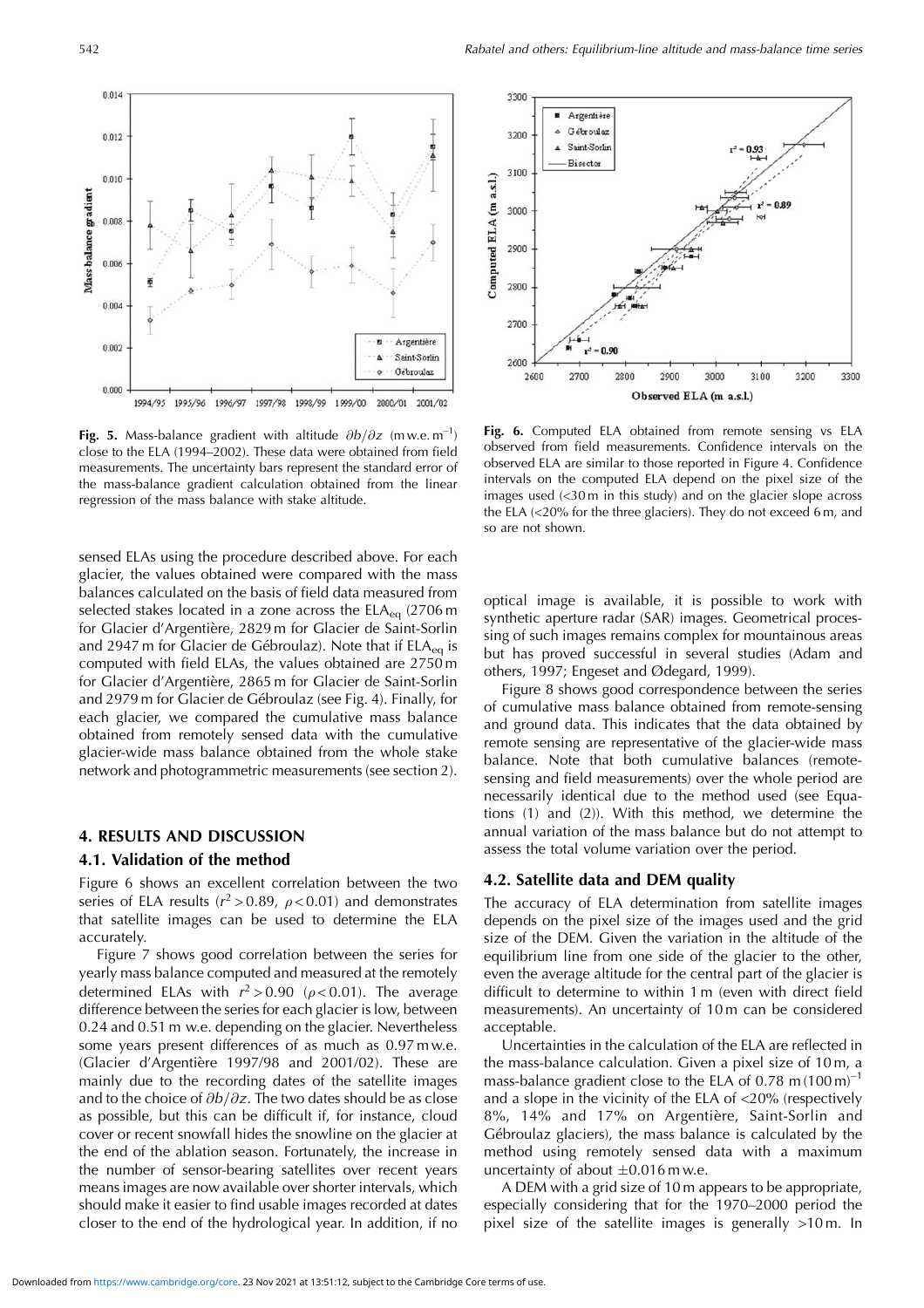

**Fig. 7.** Surface mass balance in the area of the equilibrium line from remote sensing (computed  $b(t)$ ) and from field measurements (ground mass balance) for the three glaciers, 1994–2002. These mass-balance data have been determined at an ELA corresponding to the steady state of the glacier (see text).



**Fig. 8.** Cumulative mass balance from remote sensing (Cum computed  $b(t)$  and from field measurements (Cum glacier-wide ground  $B(t)$ ) for the three glaciers, 1994–2002.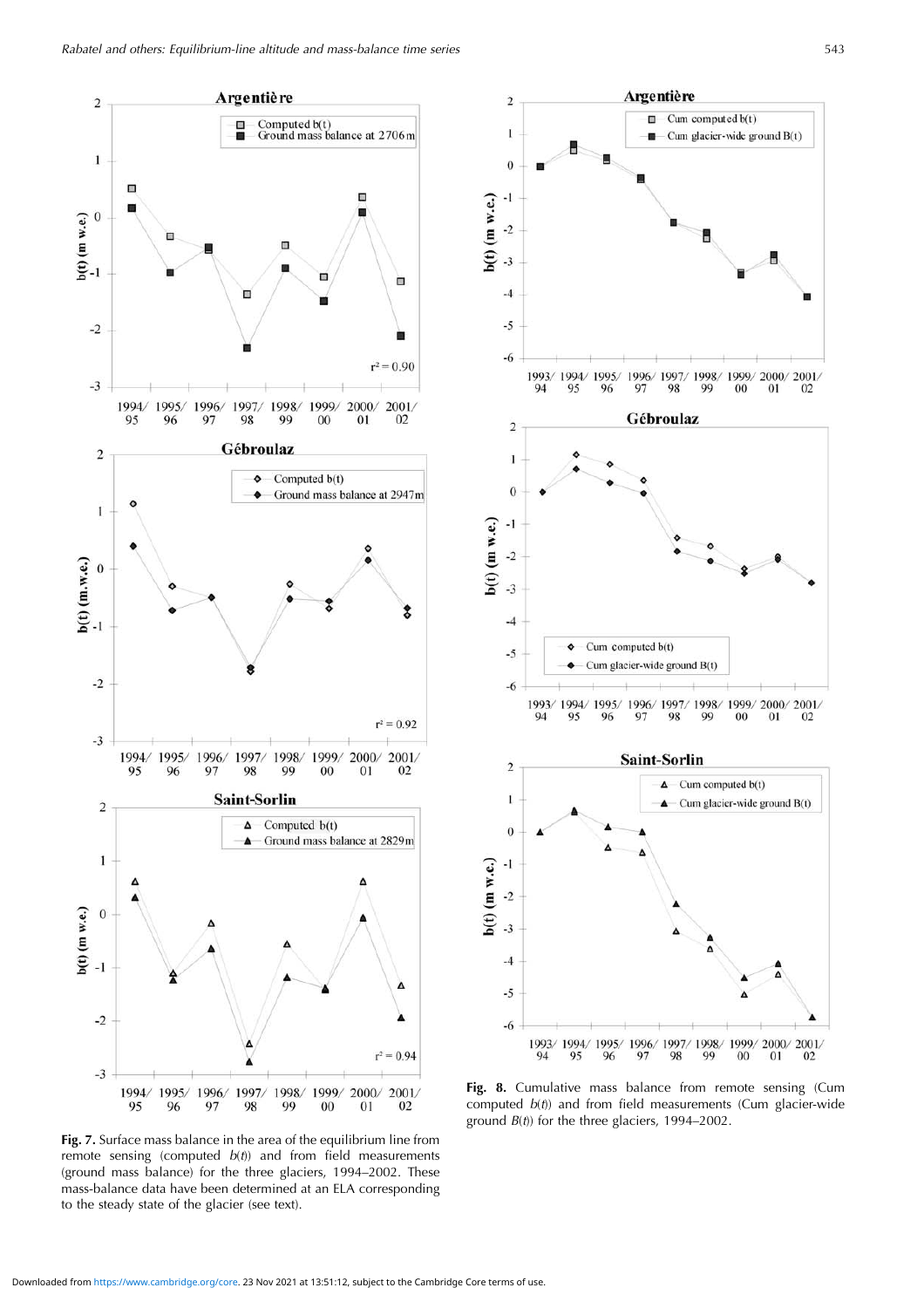addition, an old DEM can be used for this period given that the 1950–2000 glacier thickness variation at the ELA level is <10 m (Vincent and others, 2000).

#### **4.3. Ablation correction using meteorological data**

It is possible to adjust the results obtained from remotely sensed data on the basis of meteorological data recorded at a station close to the study area. An empirical relation exists between glacier mass balance, temperature and precipitation, and a simple model of the 'positive degree-day' type can be used to determine the missing ablation (if the image used is recorded before the end of the hydrological year) and thus to improve the results (Vincent and Vallon, 1997; Vincent, 2002). In the context of this study, we carried out tests with the data of Lyon-Bron meteorological station (80 km west of the Alps). The ablation corrections did not significantly modify the differences between the two series: for the 1994–2002 period the correlation coefficient only improves from 0.92 to 0.94. For the period taken into account in this study, the recording date of the satellite images and the dates of field measurements are in good agreement in most cases, so the significance of the correction is not sufficient to justify its use here.

#### **4.4. Choice of**  $\partial b/\partial z$  across the equilibrium line

 $\partial b/\partial z$  across the equilibrium line represents the transfer parameter to transform an ELA variation into a mass-balance fluctuation (Equations (1) and (2)). Its value therefore influences the results. Figure 5 shows its spatial and temporal variation over the 1994–2002 period. In 1965, Lliboutry proposed a value of  $0.6$  m w.e.  $(100 \text{ m})^{-1}$  for the Alps; for the period under consideration in this study, field measurements on the three glaciers gave an average value of  $0.78$  m w.e.  $(100 \text{ m})^{-1}$  with high disparities  $(0.33-$ 1.2 m  $(100 \text{ m})^{-1}$ ). Moreover, Figure 5 shows that the mean  $\partial b/\partial z$  on Glacier de Gébroulaz is systematically lower  $(0.54 \text{ m} \text{ w} \cdot \text{e} \cdot (100 \text{ m})^{-1})$  than those on Glacier d'Argentière  $(0.89 \text{ m} \text{ w} \cdot \text{e} \cdot (100 \text{ m})^{-1})$  and Glacier de Saint-Sorlin  $(0.9 \text{ m} \text{ w} \cdot \text{e} \cdot (100 \text{ m})^{-1})$ . These differences exceed the 95% confidence limits and are therefore significant. How can they be explained?

The mass-balance gradient differs strongly from one region to another. It varies according to regional climatic conditions and particularly accumulation amounts and ablation season length (Kuhn, 1984). For a homogeneous area, it is also sensitive to exposure, slope and shadowing (Oerlemans and Hoogendoorn, 1989). The geometry of the three glaciers is not very different (northern exposure) and not sufficient to explain the  $\partial b/\partial z$  differences observed between these glaciers. On the other hand, detailed analysis of winter and summer balances on these three glaciers shows that winter accumulation on Glacier de Gébroulaz is approximately 20–50% lower than on the other glaciers (Vincent, 2002). Thus, annual mass balances measured at an equivalent altitude are lower on Glacier de Gébroulaz. This explains the higher ELA and the lower mass-balance gradient (Kuhn, 1984).

To quantify the importance of the chosen  $\partial b/\partial z$  in the mass-balance calculation, we have applied our method to each glacier with its specific  $\partial b/\partial z$ . In comparison with the results presented here and computed with an average  $\partial b/\partial z$ identical for the three glaciers (Figs 7 and 8), the choice of the specific  $\partial b/\partial z$  of each glacier does not improve the correlation between field and remote-sensing measurements  $(r^2 > 0.90)$ . Considering the differences in absolute terms, the results are still not significantly improved: the average difference between remote-sensing and field mass-balance values rises from 0.24 m w.e. to 0.27 m w.e. for Glacier de Gébroulaz, and decreases from 0.51 m w.e. to 0.45 m w.e. for Glacier d'Argentière and from 0.40 m w.e. to 0.36 m w.e. for Glacier de Saint-Sorlin.

Thus, the choice of an average mass-balance gradient in the vicinity of the ELA, for a given period and climatic region, appears to be appropriate in the light of our results. This is important for the use of this method on glaciers where no direct field measurements are available and consequently where the specific mass-balance gradient across the ELA is unknown.

#### **4.5. Is the mass balance at the ELA representative of the glacier-wide mass balance?**

The position of the equilibrium line determined from remote-sensing data, and a known mass-balance gradient are theoretically sufficient to compute the glacier mass balance. However, such a calculation would be subject to high uncertainties. The ELA varies strongly with exposure, and the mass-balance gradient is not known over the whole glacier. As explained in section 3, our method is to calculate the ELA variation on a limited part of the glacier, deduce a mass-balance fluctuation from it and extrapolate this massbalance fluctuation to the whole glacier. Of course, the mass-balance variation is not the same throughout the glacier (Vallon and others, 1998), but our method (Fig. 4) and the work of other authors (Herren and others, 2002) show that the mass-balance variation observed across the ELA is representative of the glacier-wide mass-balance variation. For instance, over the 1994–2002 period, the mean differences are <0.3 m w.e. for the three glaciers considered here. Data obtained over longer periods (>40 years) on Swiss glaciers, in particular Griesgletscher and Silvrettagletscher, show similar values (Herren and others, 2002).

Nevertheless, these mass-balance variations do not provide the net balances. To calculate the net balances, we must use an independent method capable of determining the total volume lost by the glacier over the whole period, i.e. its cumulative mass balance. In this study, these data were obtained from field measurements, but they can also be computed by photogrammetry or with satellite images (Berthier and others, 2004). The cumulative mass balance of the glacier then made it possible to calculate the theoretical  $ELA_{eq}$  corresponding to a steady state of the glacier over the period concerned, and to take into account the surface area variation of the glaciers with time. This choice is arbitrary but offers the advantage of providing mass-balance values directly comparable with observed specific mass balances on the glaciers. As a reference, we could also have chosen the arithmetic average ELA measured by remote sensing over the whole period. In fact, this choice does not change the correlation between the reconstructed mass balance using remote-sensing data and the observed mass balance obtained with field measurements (Rabatel and others, 2002).

#### **5. CONCLUSIONS**

This study shows that remote sensing may be regarded as an adequate tool to reconstruct annual mass-balance series on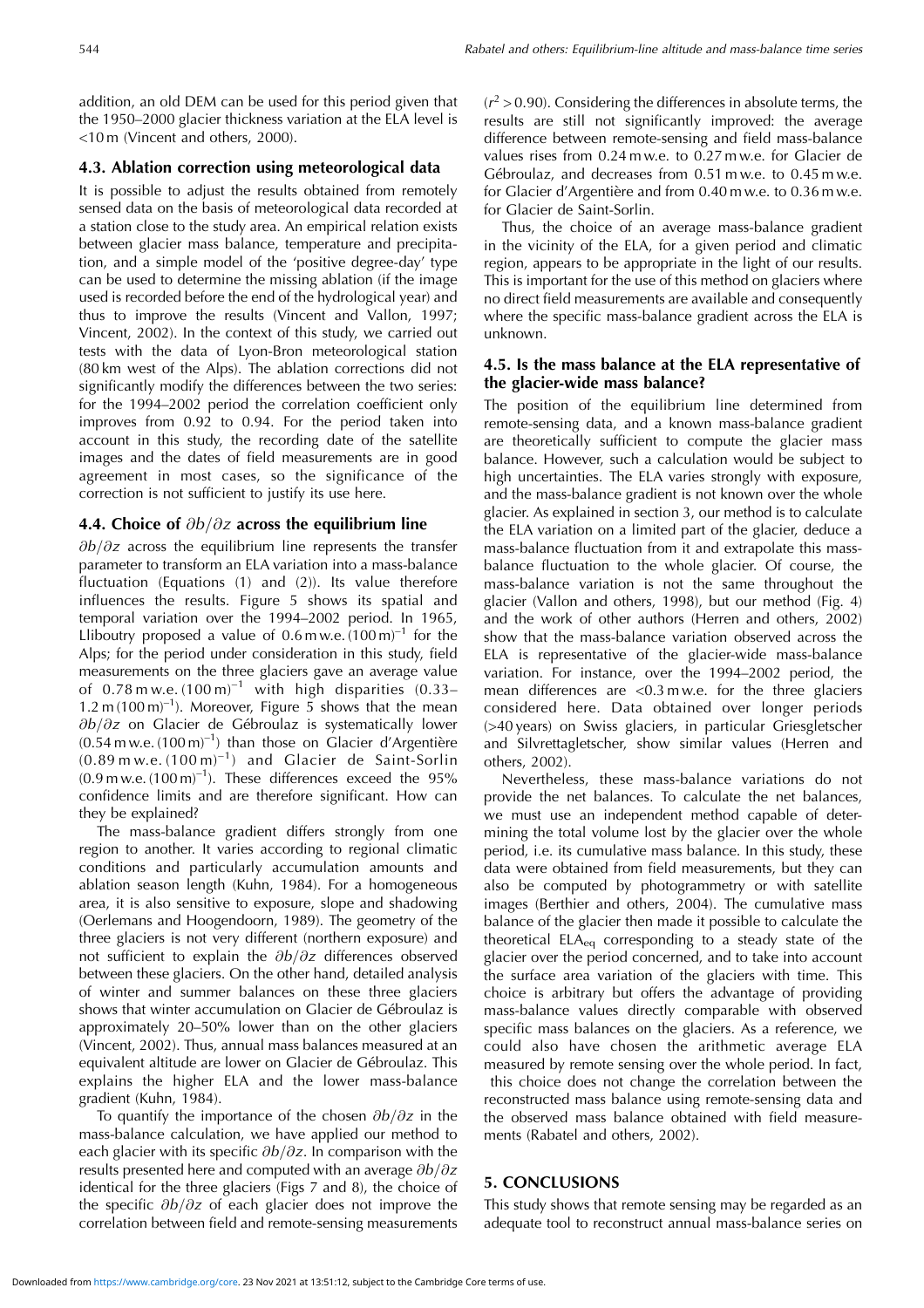glaciers where few or no direct field measurements are available. It can also be used to complete incomplete or interrupted series of field measurements. For glacier monitoring, photogrammetry and remote sensing appear to be complementary, i.e. photogrammetry can be used to calculate the total volume variation of a glacier over a given period, and remote sensing to reconstruct the annual massbalance variation over this period.

Over the whole 1994–2002 period, results provided by our method of mass-balance calculation using optical remote-sensing data are satisfactory. Differences between the results obtained from remote-sensing data and field measurements remain on the whole quite small (on average, 0.24–0.51 m w.e. for the three glaciers). Thus, this method provides an effective way to reconstruct mass-balance series on the scale of a mountain range of moderate size, firstly because satellite images cover large areas and secondly because of the relative simplicity of the method.

However, it must be kept in mind that the results mainly depend on the recording date of the images which must correspond to the end of the hydrological year, and meteorological conditions may limit the use of optical data due to cloud or snow cover. In such a case, it is also possible to use SAR images. The main interest of radar sensors is to eliminate these restrictions related to meteorological conditions. However, improvements in the image-processing procedure are still necessary to reach the quality of the results obtained with optical images.

#### **ACKNOWLEDGEMENTS**

We thank the space agencies that provided satellite image data: the CNES (Centre National d'Etudes Spatiales, France)– ISIS (Incentive for the Scientific use of Images from the SPOT system)/SPOT image contract Nos. 0103-157 and 0412-725, and the GLIMS program (ASTER, Landsat Enhanced Thematic Mapper data). We thank T. Scambos (scientific editor) and M. Truffer for helpful comments and suggestions. We thank L. Reynaud and all those who collected data for field measurements on the glaciers. This study was funded by the French Glacier Observatory Service (Observatoire des Sciences de l'Univers de Grenoble–Institut National des Sciences de l'Univers); and the Action Concertée Incitative (ACI) 'Observation de la Terre' (French Ministry of Research).

#### **REFERENCES**

- Adam, S., A. Pietroniro and M.M. Brugman. 1997. Glacier snow line mapping using ERS-1 SAR imagery. Remote Sens. Environ., **61**(1), 46–54.
- Berthier, E., Y. Arnaud, D. Baratoux, C. Vincent and F. Rémy. 2004. Recent rapid thinning of the Mer de Glace glacier derived from satellite optical images. Geophys. Res. Lett., **31,** L17401. (10.1029/2004GL020706.)
- Bindschadler, R. 1998. Monitoring ice sheet behavior from space. Rev. Geophys., **36**(1), 79–104.
- Braithwaite, R.J. 1984. Can the mass balance of a glacier be estimated from its equilibrium-line altitude? J. Glaciol., **30**(106), 364–368.
- Braithwaite, R.J. and Y. Zhang. 1999. Relationships between interannual variability of glacier mass balance and climate. J. Glaciol., **45**(151), 456–462.
- De Ruyter de Wildt, M.S. and J. Oerlemans. 2003. Satellite retrieval of mass balance: comparing SAR images with albedo images

and in situ mass balance observations. J. Glaciol., **49**(166), 437–448.

- Dedieu, J.P. and L. Reynaud. 1990. Télédétection appliquée au suivi des glaciers des Alpes françaises (années 1986, 1987 et 1988). La Houille Blanche, **5**, 355–358.
- Engeset, R.V. and R.S. Ødegård. 1999. Comparison of annual changes in winter ERS-1 SAR images and glacier mass balance of Slakbreen, Svalbard. Int. J. Remote Sensing, **20**(2), 259–271.
- Herren, E.R., M. Hoelzle, M. Maisch and A. Bauder. 2002. The Swiss glaciers, 1999/2000 and 2000/2001. Zürich, Swiss Academy of Sciences. Glaciological Commission; Federal Institute of Technology. (Glaciological Report No. 121/122.)
- Houghton, J.T. and 7 others, eds. 2001. Climate change 2001: the scientific basis. Contribution of Working Group I to the Third Assessment Report of the Intergovernmental Panel on Climate Change. Cambridge, etc., Cambridge University Press.
- Hubbard, A. and 6 others. 2000. Glacier mass-balance determination by remote sensing and high-resolution modelling. J. Glaciol., **46**(154), 491–498.
- Kääb, A., F. Paul, M. Maisch, M. Hoelzle and W. Haeberli. 2002. The new remote-sensing-derived Swiss glacier inventory: II. First results. Ann. Glaciol., **34**, 362–366.
- Kaser, G. 2001. Glacier–climate interaction at low latitudes. J. Glaciol., **47**(157), 195–204.
- König, M., J.G. Winther and E. Isaksson. 2001. Measuring snow and glacier ice properties from satellite. Rev. Geophys., **39**(1), 1–28.
- Kuhn, M. 1984. Mass budget imbalances as criterion for a climatic classification of glaciers. Geogr. Ann., **66A**(3), 229–238.
- Kuhn, M. 1989. The response of the equilibrium line altitude to climatic fluctuations: theory and observations. In Oerlemans, J., ed. Glacier fluctuations and climatic change. Dordrecht, etc., Kluwer Academic Publishers, 407–417.
- Leonard, K.C. and A.G. Fountain. 2003. Map-based methods for estimating glacier equilibrium-line altitudes. J. Glaciol., **49**(166), 329–336.
- Lliboutry, L. 1965. Traité de glaciology. Tome II: Glaciers, variations du climat, sols gelés edition. Paris, Masson et Cie.
- Martin, S. 1974. Correlation bilans de masse annuels–facteurs météorologiques dans les Grandes Rousses. Z. Gletscherkd. Glazialgeol., **10**, 89–100.
- Massom, R. 1995. Satellite remote sensing of polar snow and ice: present status and future directions. Polar Record, **31**(177), 99–114.
- Meier, M.F. 1979. Remote sensing of snow and ice. Paris, Unesco/ International Association of Hydrological Sciences. (Technical Papers in Hydrology 19.)
- Oerlemans, J. and N.C. Hoogendoorn. 1989. Mass-balance gradients and climatic change. J. Glaciol., **35**(121), 399–405.
- Oerlemans, J. and B.K. Reichert. 2000. Relating glacier mass balance to meteorological data by using a seasonal sensitivity characteristic. J. Glaciol., **46**(152), 1–6.
- Oerlemans, J. and 10 others. 1998. Modelling the response of glaciers to climate warming. Climate Dyn., **14**(4), 267–274.
- Østrem, G. 1975. ERTS data in glaciology an effort to monitor glacier mass balance from satellite imagery. J. Glaciol., **15**(73), 403–415.
- Paterson, W.S.B. 1994. The physics of glaciers. Third edition. Oxford, etc., Elsevier.
- Paul, F., C. Huggel and A. Kääb. 2004. Combining satellite multispectral image data and a digital elevation model for mapping debris-covered glaciers. Remote Sens. Environ., **89**, 510–518.
- Rabatel, A., J.P. Dedieu and L. Reynaud. 2002. Reconstitution des fluctuations du bilan de masse du Glacier Blanc (Massif des Ecrins, France) par télédétection optique (imagerie Spot et Landsat). La Houille Blanche, **6/7**, 64–71.
- Raup, B.H., H.H. Kieffer, T.M. Hare and J.S. Kargel. 2000. Generation of data acquisition requests for the ASTER satellite instrument for monitoring a globally distributed target. IEEE Trans. Geosci. Remote Sens., **38**(2), 1105–1112.